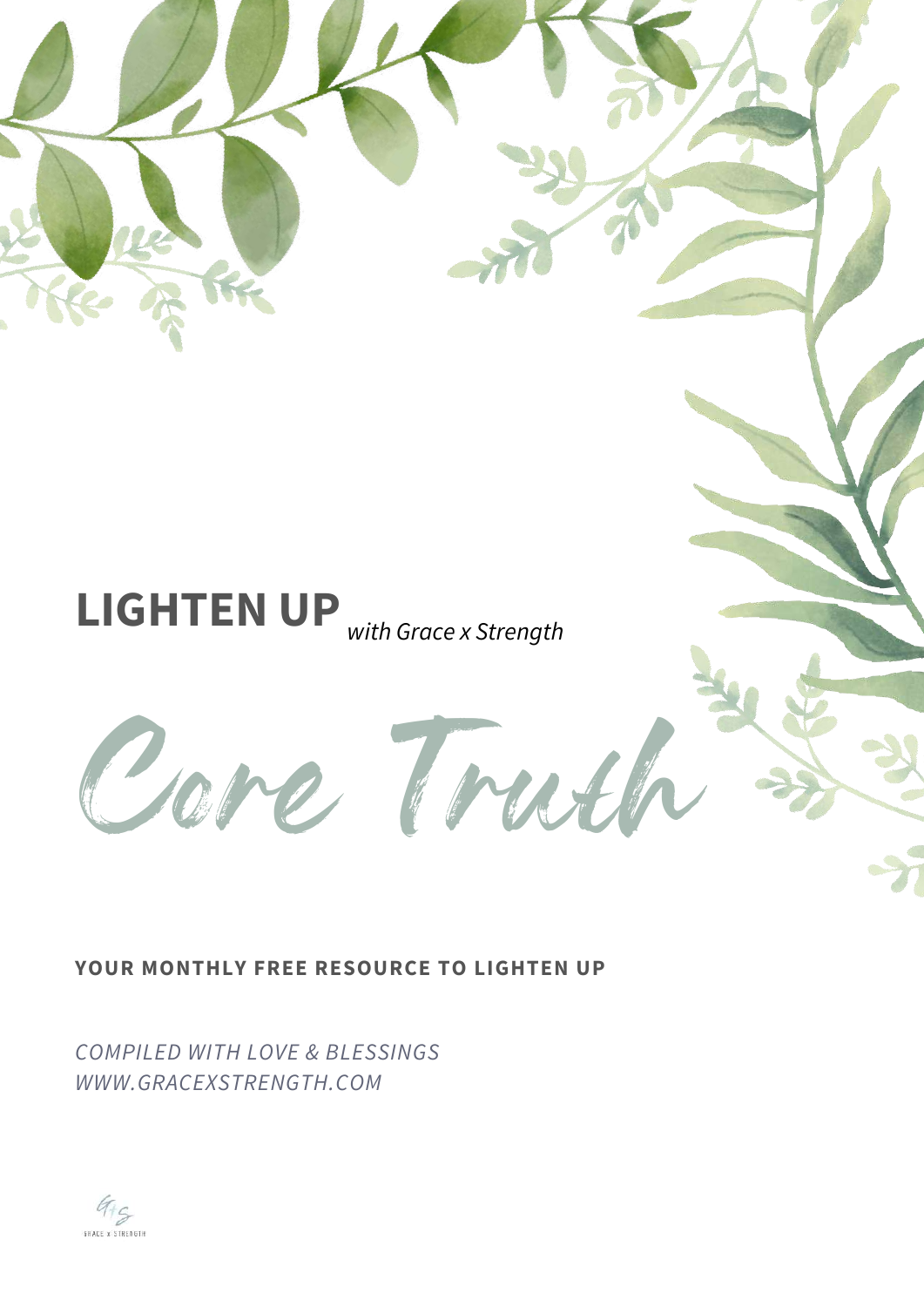*"Jesus at the Core"*

*~ Joanne Tweedie, Founder of [SheRises.com.au](http://bit.ly/SheRisesAustralia) ~*

In Matthew 16:15 Jesus asked these words of His disciples, '*But what about you; who do you say that I am?*' Similarly, in Matt 8:27 after He calmed the storm the people were amazed and asked, "*What kind of man is this?"*. It is a question that is both universal and intimately personal. So, let's ask it again. Friend, if you can imagine Jesus sitting beside you, pausing to get down beside you, to look into your eyes and ask you this question, "*But who do you say that I am*", how might you respond?

How we answer this question defines both our identity in Christ and our level of intimacy with Jesus. Do we truly know the heart of this Jesus that we follow?

Friend, this month our invitation is to go deeper with Jesus at the core of who we are as a community, who we are within ourselves and in our walk with Jesus personally. Coming closer to the heart of Jesus and being willing to be moved by what moves His heart, so that we can confidently say, "*Of course I know this Jesus! He is my Lord, He is my Saviour and He is my friend*".

Let's dig into more of His nature together.

#### **JESUS - AS FULLY HUMAN**

In Jesus, we are invited into relationship at the very core. Relationship with a God who loved humanity so much that he humbled himself to take on human form and walk, love, live, move, breathe and have His very being among us. In Jesus, we find a Saviour who has experienced every emotion that we have experienced and allows us to connect with Him at that level.

*A Saviour who can meet us in our places of greatest joy and our places of greatest sorrow and gently say, "Me too".*

#### **JESUS - AS FRIEND**

In Jesus' humanity, we also come face to face with Jesus as a true friend. Someone who sees us at our best, sees us at our worst and is still willing to love us first. We cannot experience love without experiencing the true vulnerability of love. The ability to show up, to be seen as we truly are and to be fully accepted. A Saviour who shows us the true nature of sacrificial love; for even when we were still far away from Him, He died to show His love for us first (*Romans 5:8*).

#### **JESUS - AS LIGHT & LIFE**

While we grow in friendship with Jesus, we also honour Him as Lord - The 'love light' who blazed through the darkness and offered a way back into connection within God. In Him, there is no darkness to be found.

As we gradually give Jesus access to more of our heart and the deeper places of ourselves, *we are able to find more healing, restoration, freedom and joy.* As the author and finisher of life, whatever Jesus touches is touched with new life.

#### **So friend, where might you need a touch of this new life today, and this month?**

As you journey with Gayle through her Barre & Core series and in your own walk with Jesus, may you know more of His invitation personally towards you. May you sit at His feet and receive a fresh glimpse of His nature. So, you can join his disciples in saying, "*Yes, I know this Jesus! He is my Saviour and He is my friend***.**"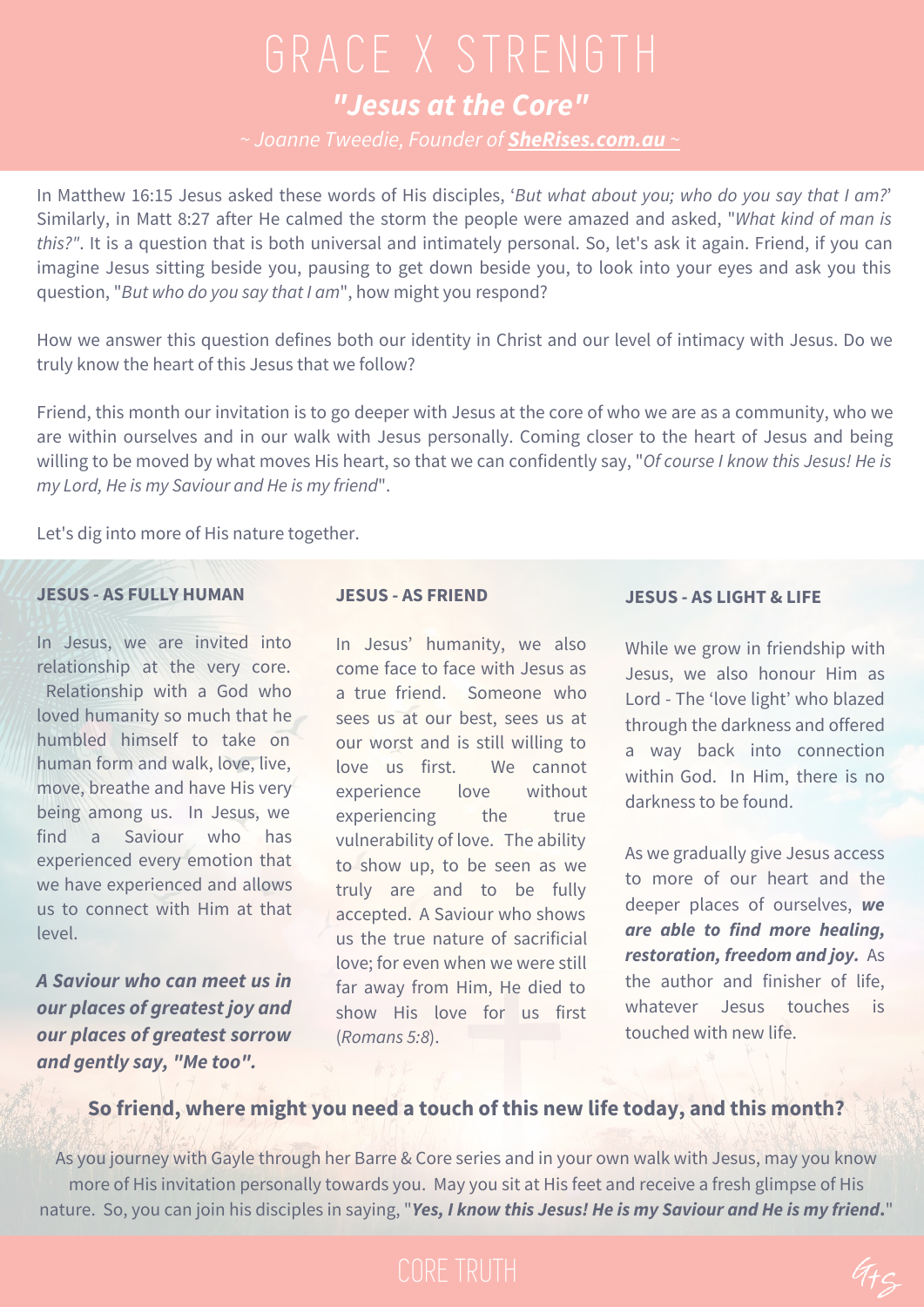**REFLECTIONS & MEDITATIVE EXERCISE**

~ Joanne Tweedie, Founder of *[SheRises.com.au](http://bit.ly/SheRisesAustralia)* ~

Find a comfortable seated position. Let your body settle into the space as you truly arrive in the present moment - mind, body, soul and strength.

Taking a deep inhale and lengthening the spine and a gentle exhale to let go. Repeating this motion 2 -3 times, and slowly settling into a posture of stillness.

Inviting you to flip your palms open in a posture of gentle expectation and openness. As if you were waiting for the arrival of another. And can you imagine Jesus arriving to sit beside you...

Imagining the gentle softness of His gaze. Imagining His love directed towards you. A love that is yours to fully bask in and receive. There is nothing you need to do to be worthy of this great love. You cannot strive for it, you cannot earn it. It is a gift.

Now, returning Jesus' gaze. Does He have something to say to you today? Perhaps, you have something to say to Him? Or perhaps, the invitation for you today is to simply sit as His feet.

Friend, everything that you need is right here. Stay here for as long as you need.

As you start to move your fingers and toes, awaken your physical body, and move to return to your day. Know that you do not go alone.

Jesus, our ever present friend walks alongside you.

### **JOURNAL YOUR REFLECTIONS:**



\_\_\_\_\_\_\_\_\_\_\_\_\_\_\_\_\_\_\_\_\_\_\_\_\_\_\_\_\_\_\_\_\_\_\_\_\_\_\_\_\_\_\_\_\_\_\_\_\_\_\_\_\_\_\_\_\_\_\_\_\_\_\_\_\_\_\_ \_\_\_\_\_\_\_\_\_\_\_\_\_\_\_\_\_\_\_\_\_\_\_\_\_\_\_\_\_\_\_\_\_\_\_\_\_\_\_\_\_\_\_\_\_\_\_\_\_\_\_\_\_\_\_\_\_\_\_\_\_\_\_\_\_\_\_

\_\_\_\_\_\_\_\_\_\_\_\_\_\_\_\_\_\_\_\_\_\_\_\_\_\_\_\_\_\_\_\_\_\_\_\_\_\_\_\_\_\_\_\_\_\_\_\_\_\_\_\_\_\_\_\_\_\_\_\_\_\_\_\_\_\_\_

\_\_\_\_\_\_\_\_\_\_\_\_\_\_\_\_\_\_\_\_\_\_\_\_\_\_\_\_\_\_\_\_\_\_\_\_\_\_\_\_\_\_\_\_\_\_\_\_\_\_\_\_\_\_\_\_\_\_\_\_\_\_\_\_\_\_\_

\_\_\_\_\_\_\_\_\_\_\_\_\_\_\_\_\_\_\_\_\_\_\_\_\_\_\_\_\_\_\_\_\_\_\_\_\_\_\_\_\_\_\_\_\_\_\_\_\_\_\_\_\_\_\_\_\_\_\_\_\_\_\_\_\_\_\_

\_\_\_\_\_\_\_\_\_\_\_\_\_\_\_\_\_\_\_\_\_\_\_\_\_\_\_\_\_\_\_\_\_\_\_\_\_\_\_\_\_\_\_\_\_\_\_\_\_\_\_\_\_\_\_\_\_\_\_\_\_\_\_\_\_\_\_

\_\_\_\_\_\_\_\_\_\_\_\_\_\_\_\_\_\_\_\_\_\_\_\_\_\_\_\_\_\_\_\_\_\_\_\_\_\_\_\_\_\_\_\_\_\_\_\_\_\_\_\_\_\_\_\_\_\_\_\_\_\_\_\_\_\_\_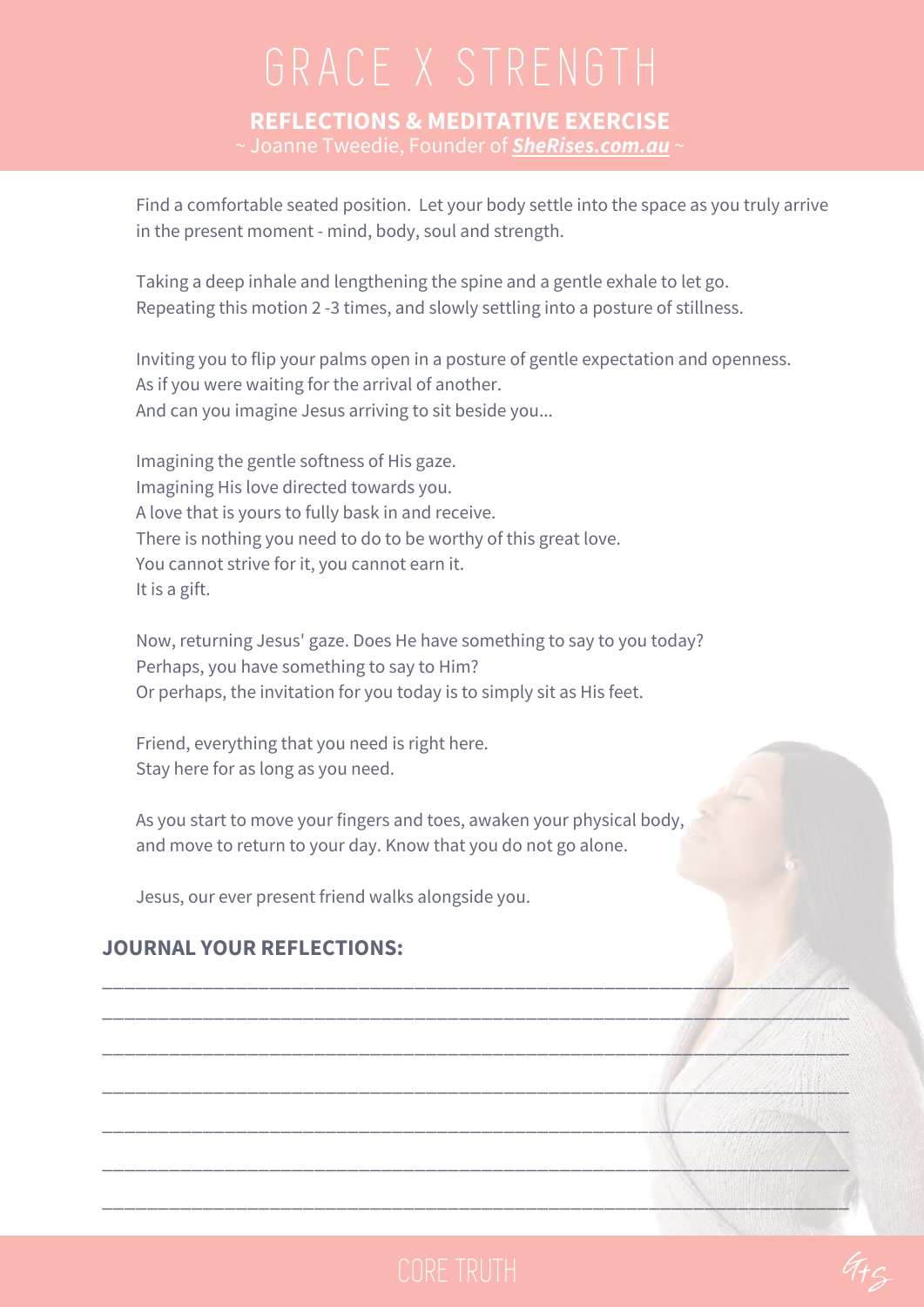### CORE TRUTH

## **[YES,](https://www.gracexstrength.com/register/) I'LL [T](https://www.gracexstrength.com/register/)RY [NOW!](https://www.gracexstrength.com/register/)**

### DON'T HAVE AN ACCOUNT WITH US YET? TRY IT OUT - **3 MONTHS FREE ACCESS**



**LOVE WITH ALL YOUR [HEART](https://www.gracexstrength.com/premium-yoga-video/love-with-all-your-heart-sculpt-your-core/) | [Sculpt](https://www.gracexstrength.com/premium-yoga-video/love-with-all-your-heart-sculpt-your-core/) Your Core**



**[ENGAGE](https://www.gracexstrength.com/premium-yoga-video/engage-and-align-core-warm-up/) & ALIGN | Core [Warm](https://www.gracexstrength.com/premium-yoga-video/engage-and-align-core-warm-up/) Up**

**STRENGTH FROM THE CORE | [Introduction](https://www.gracexstrength.com/premium-yoga-video/strength-from-the-core-introduction-to-barre/) to Barre (Free for July)**



GRACE X STRENGTH

**RECOMMENDED CLASSES**

**ROOT IN [GOD'S](https://www.gracexstrength.com/premium-yoga-video/root-in-gods-love-floor-barre-practice/) LOVE | Floor Barre [Practice](https://www.gracexstrength.com/premium-yoga-video/root-in-gods-love-floor-barre-practice/)**



**FAITH [POSTURE](https://www.gracexstrength.com/premium-yoga-video/faith-posture-barre-core-legs-glutes/) | Barre Core, Legs & [Glutes](https://www.gracexstrength.com/premium-yoga-video/faith-posture-barre-core-legs-glutes/)**



**[CENTRED](https://www.gracexstrength.com/premium-yoga-video/centred-finding-core-strength-for-boat-pose/) | Finding Core [Strength](https://www.gracexstrength.com/premium-yoga-video/centred-finding-core-strength-for-boat-pose/) for Boat Pose**



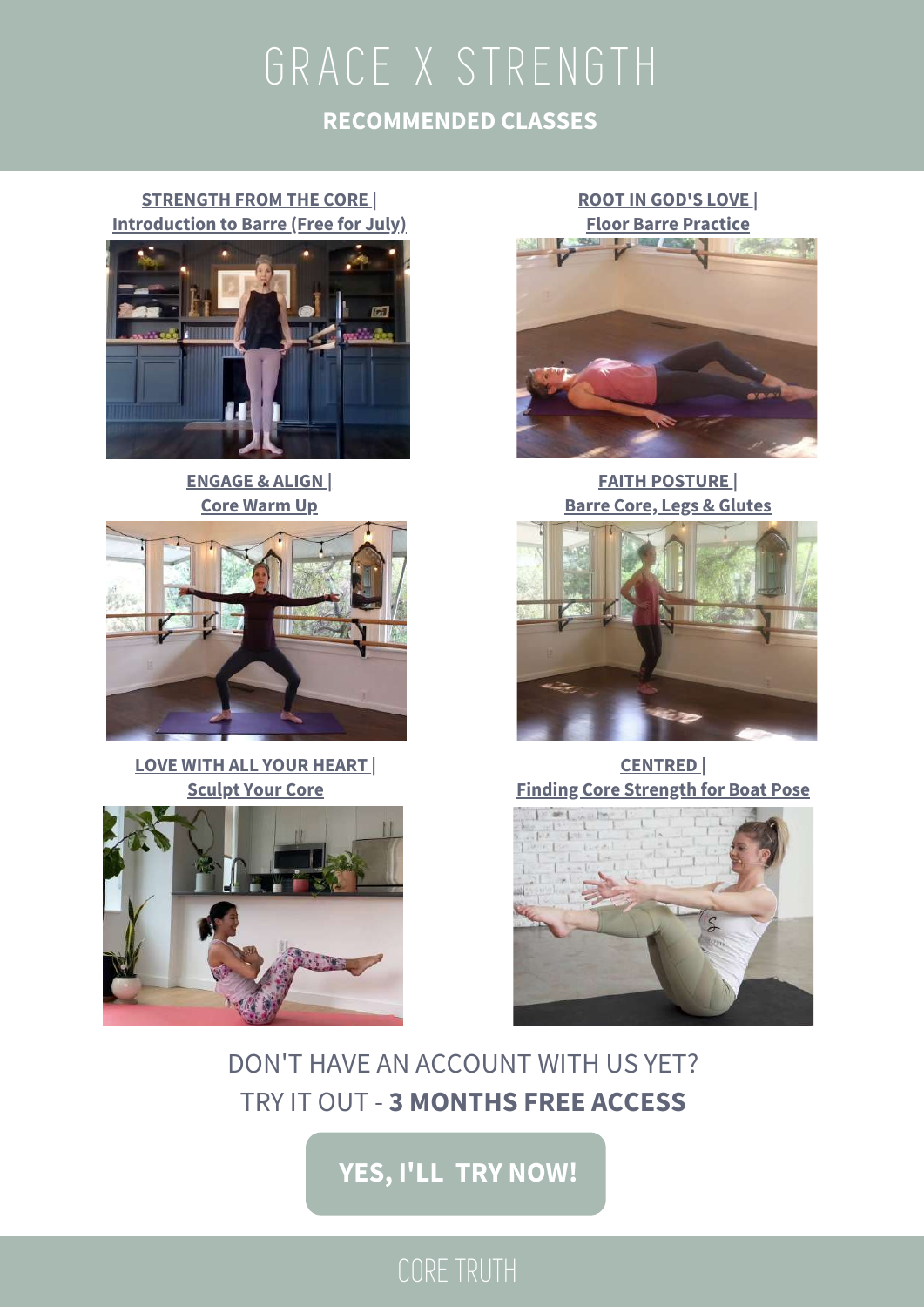# GRACE X STRENGTH

### **FAITH & FITNESS PLANNER**

**SESSION 1 SESSION 2 SESSION 3 WEEK1WEEK** $\sim$ **WEEK**<u>ი</u> **WEEK4WEEK5MONTH - YEAR: INTENTIONS / GOALS : WE RECOMMEND 3 YOGA SESSIONS A WEEK!**

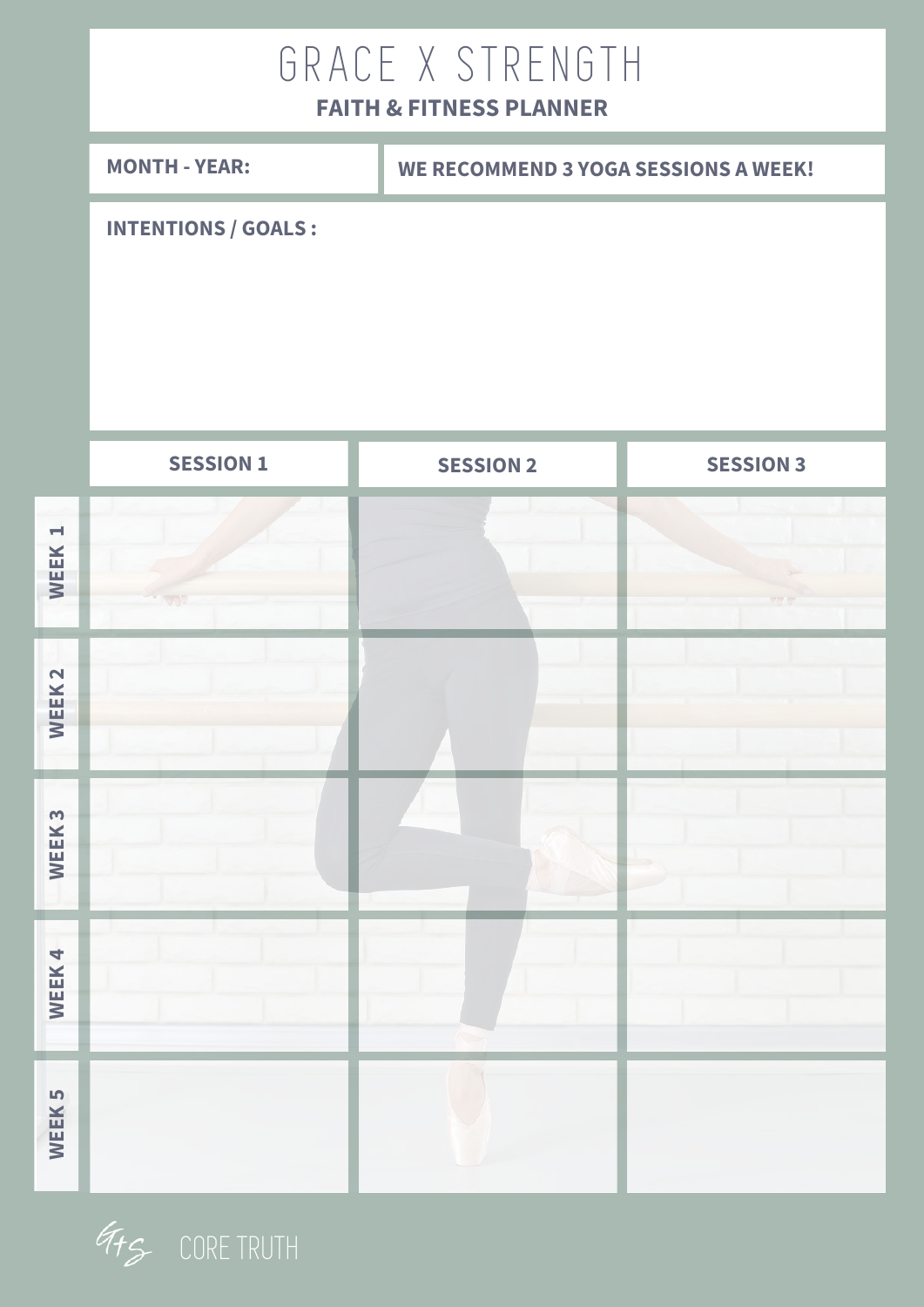## GRACE X STRENGTH

**BREATH PRAYER** *~ Joanne Tweedie, Founder of [SheRises.com.au](http://bit.ly/SheRisesAustralia) ~*

**Breath prayer** is a Christian practice that dates back to the sixth century and historically associated with the Greek and Russian Orthodox churches. It is a grounding practice to help us centre our minds and open up space in stillness for the Holy Spirit to do work in our lives. Incorporating breath prayers into your day is very nourishing to your mind and soul, in turn, offering many benefits for your body as you consecrate yourself to the Lord.

Breath prayer is simply practised by repeating quietly or silently, phrases or Scripture to the rhythm of your breath. We hope you will find peace and new revelations in the guided breath prayer we have for you this month.

#### **--- BREATH PRAYER ---**

**INHALE**: Jesus, I come to You freely **EXHALE**: Jesus, show me more of who You are

**INHALE**: Jesus, I release everything **EXHALE**: That keeps me from knowing more of You

**INHALE**: Jesus, I invite You in **EXHALE**: Jesus, I receive more of You

**INHALE**: Jesus, I love You **EXHALE**: Jesus, I receive Your love

#### **REPEAT AS LONG AS YOU NEED**

- allow the Holy Spirit to work in your heart, soul, mind & body.

#### **SEAL THE PRACTICE WITH YOUR OWN PRAYER**

CORE TRUTH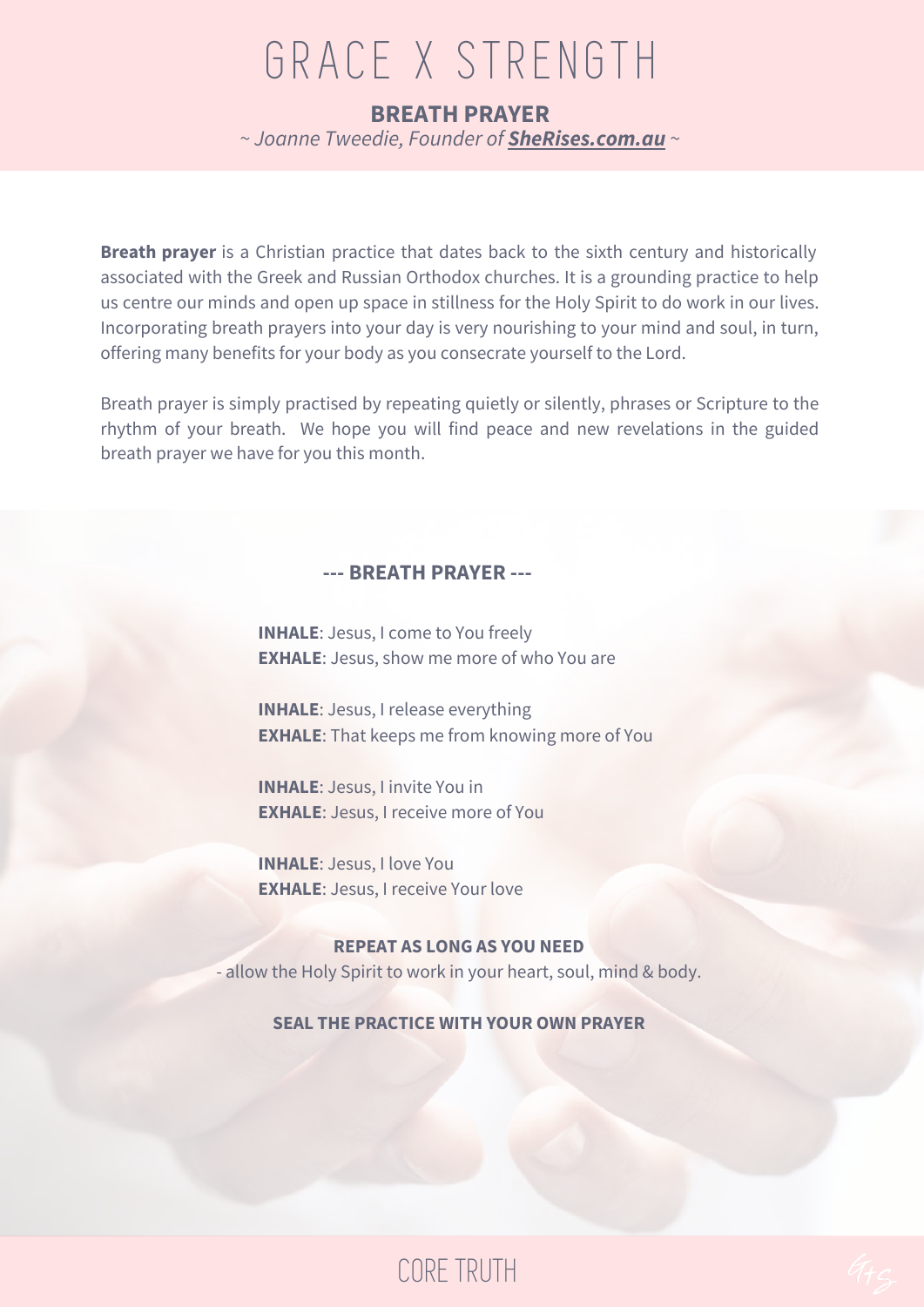## GRACE X STRENGTH **PRAYER CARDS**

- Cut out these prayer & scripture cards
- Write down your prayers on the cards
- Drop them into a cookie jar or nice glass jar
	- Review your prayers
- Remember to thank the Lord for answered prayers

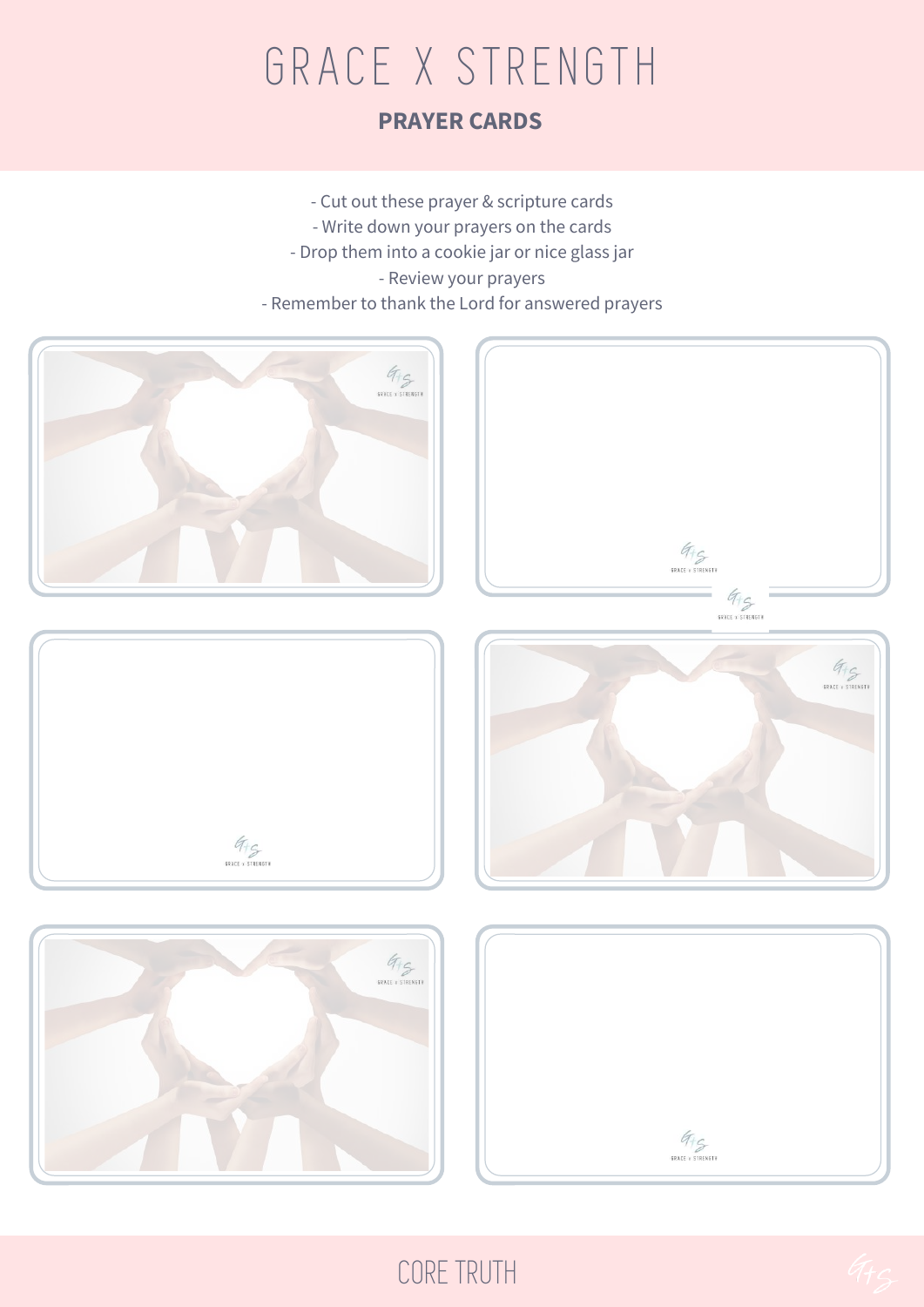# GRACE X STRENGTH

GRACE ACCEPTIVE IN CHILE<br>
What a Beautiful Name ~<br>Hillsong Worshin  $\sim$  What a Beautiful Name  $\sim$ Hillsong Worship

### **Lyrics:**

You were the Word at the beginning One With God the Lord Most High Your hidden glory in creation Now revealed in You our Christ What a beautiful Name it is What a beautiful Name it is The Name of Jesus Christ my King What a beautiful Name it is Nothing compares to this What a beautiful Name it is The Name of Jesus

You didn't want heaven without us So Jesus, You brought heaven down My sin was great, Your love was greater What could separate us now What a wonderful Name it is What a wonderful Name it is The Name of Jesus Christ my King What a wonderful Name it is Nothing compares to this What a wonderful Name it is The Name of Jesus

What a wonderful Name it is The Name of Jesus How sweet is your name, Lord, how good You are Love to sing in the name of the Lord, love to sing for you all? Death could not hold You, the veil tore before You You silenced the boast, of sin and grave The heavens are roaring, the praise of Your glory For You are raised to life again You have no rival, You have no equal Now and forever, Our God reigns Yours is the Kingdom, Yours is the glory Yours is the Name, above all names

 **[SPOTIFY](https://open.spotify.com/track/3QgqMVZdqHdY8e7r7IUBww) ACCES[S](https://open.spotify.com/track/3QgqMVZdqHdY8e7r7IUBww)** [https://open.spotify.com/track/5XCtjnFMKtCT7ycDwV3Kd](https://open.spotify.com/track/5XCtjnFMKtCT7ycDwV3Kdh?si=e5GffShRTPmb4uSs5eaeDQ) h?si=e5GffShRTPmb4uSs5eaeDQ

#### **GO TO GxS SPOTIFY [PLAYLIST](https://open.spotify.com/user/nzoqp1y9rhsn3y2jatl8nyfak?si=nXD0XCcTRlOp00C1VLOsEw)**

CORE TRUTH

4fg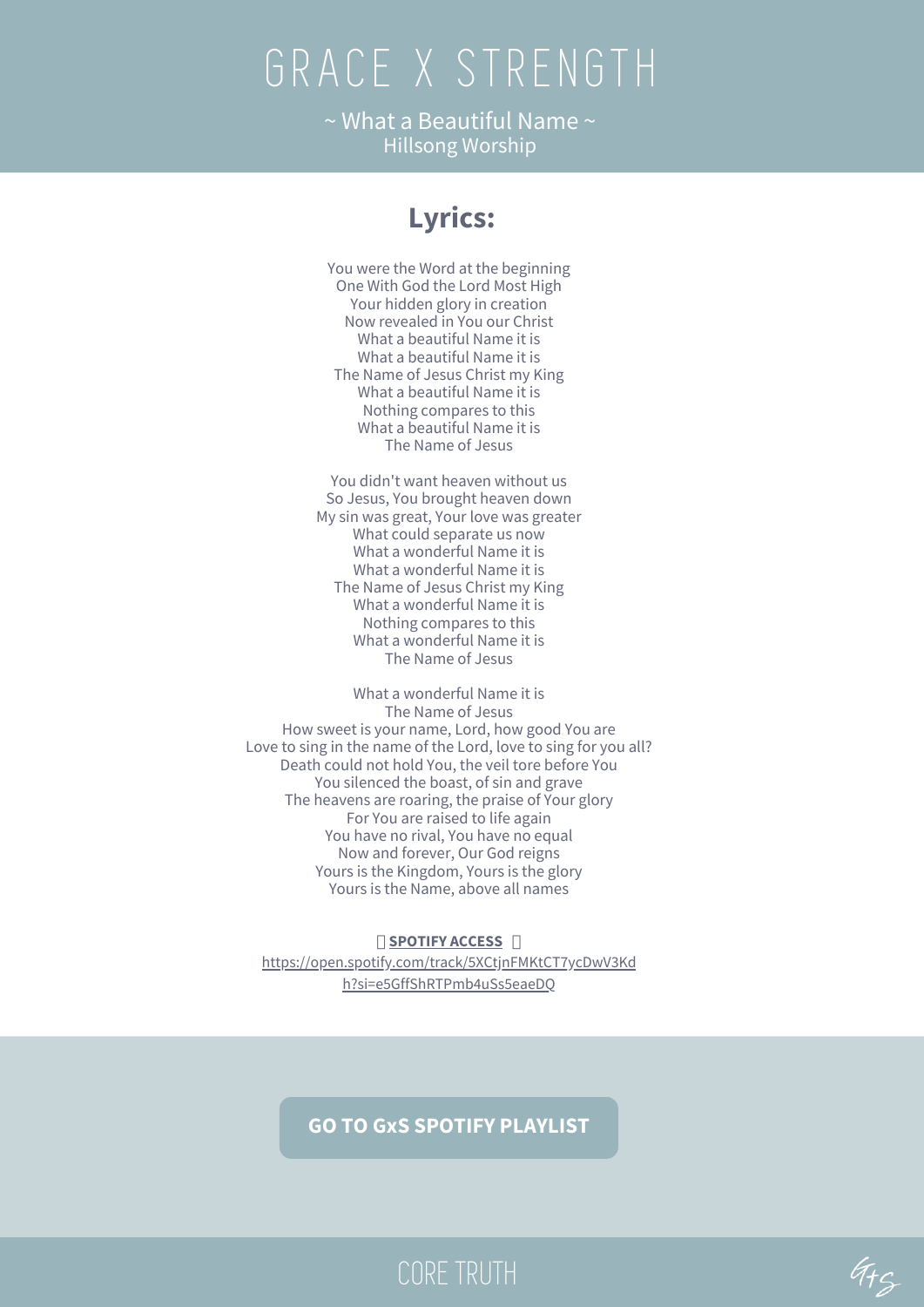## GRACE X STRENGTH **CLEAN LEAN MEAL INSPIRATIONS**

*~ Alyssa Mak ~*



#### **Tofu & Avocado Soba Salad**

- Tofu (Source of protein)
- Avocado (Healthy fats)
- Salad (Fibre and micronutrients)

- Soba (Good Source of Manganese, Thiamin and protein)

#### **Roast Mixed Vegetables + Chicken**

- Chicken breast (Lean source of protein)

Micronutrient packed vegetables:

- Beetroot (manganese, potassium, iron, Vit C)
- Capsicum (Vit A , C, E, B6)
- Onion Vit C + B6, Folate (B9), Potassium
- Sweet Potato iron, calcium, selenium, Vit C
- Spinach Vit K, A, B2, B6, E, C, calcium, manganese, folate, copper





#### **Salmon & Kale with Brown Rice**

- Salmon (Source of protein + Omega 3)
- Kale (Packed with micronutrients)
- Salad (Fibre and micronutrients)
- Brown rice (Low GI carb for slow release energy)

*Photo source: Fitness Magazine*

## CORE TRUTH

lFf S